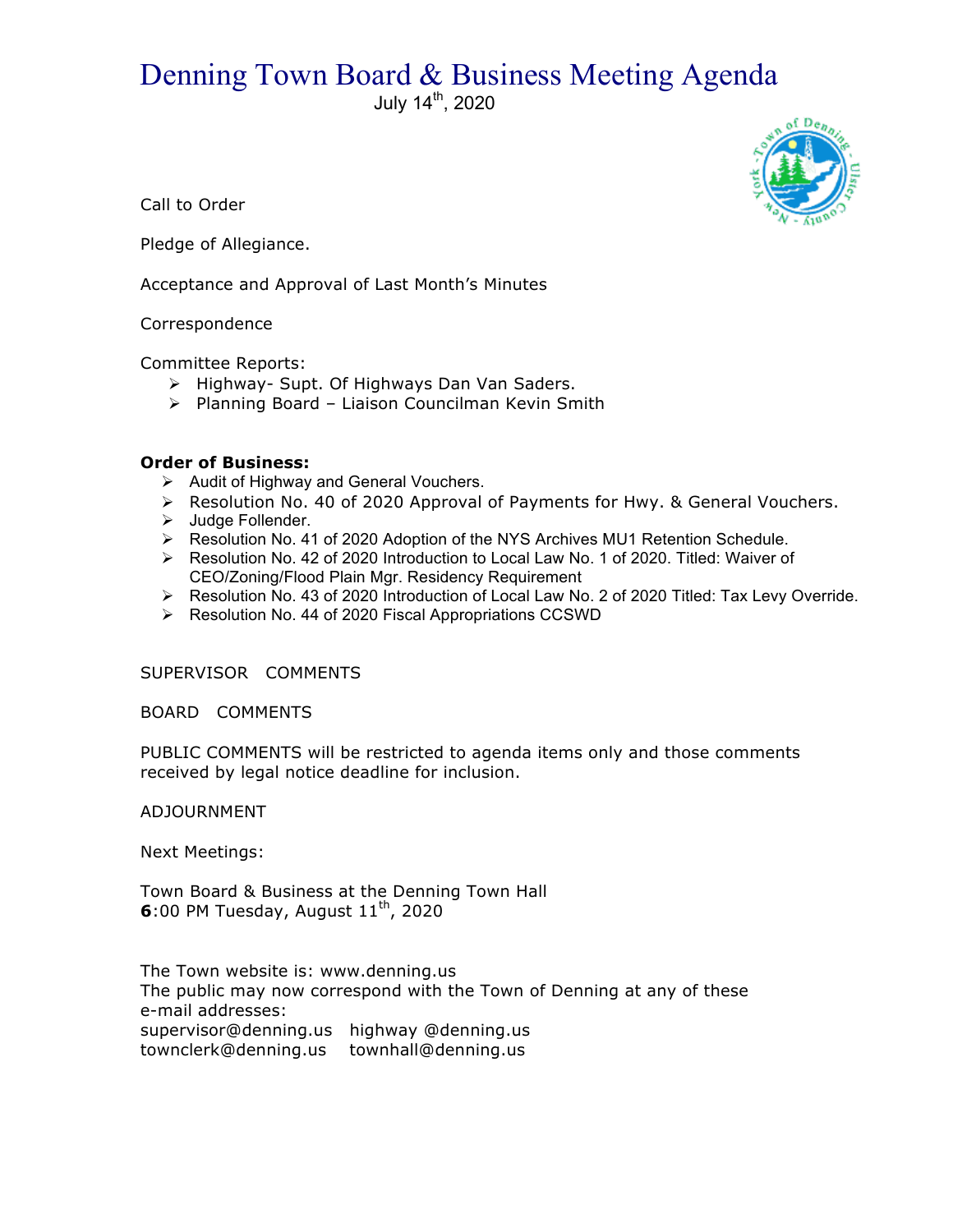Denning Town Board-Business Meeting July  $14^{\text{th}}$ , 2020 Resolution No. 40 of 2020

**WHEREAS** New York State General Municipal Law Sections 103 and 104-4 permit the pre-audit function of vouchers, as a form of internal controls in the checking of claims and supporting documentation. And

**WHEREAS** the Sections 118 and 119 of New York State Municipal Law also authorize the auditing authority to approve of Said vouchers. AND

**WHEREAS** the Office of the New York State Comptroller Division of Local Governments and Accountability: Budgets and Finances also approves of this method.

**NOW THEREFORE BE IT RESOLVED** that the Town of Denning Town Board **HEREBY** approves of and authorizes payment of the following Warrants:

Highway Fund Warrant No. 7 Prep Pay Vouchers #21-25.

Highway Fund Warrant No. 7 Vouchers #72-86.

General Fund Pre- Pay Warrant No. 7 Vouchers #42-53.

General fund Warrant No.7 Vouchers #93-110.

Capital Sewage Disposal Vouchers Warrant No. 7 Vouchers #1-3

**Whereupon**, the Resolution was put to a vote, and recorded as follows: Motion to adopt and approve by Councilman Paul Schoonmaker, 2<sup>nd</sup> by Councilman Mike Dean. Roll Call Vote: Councilman Mike Dean AYE Councilman Paul Schoonmaker AYE Councilman Kevin Smith AYE Councilman Gregory Vurckio AYE Supervisor David Brooks AYE Motion carried following a unanimous roll call vote.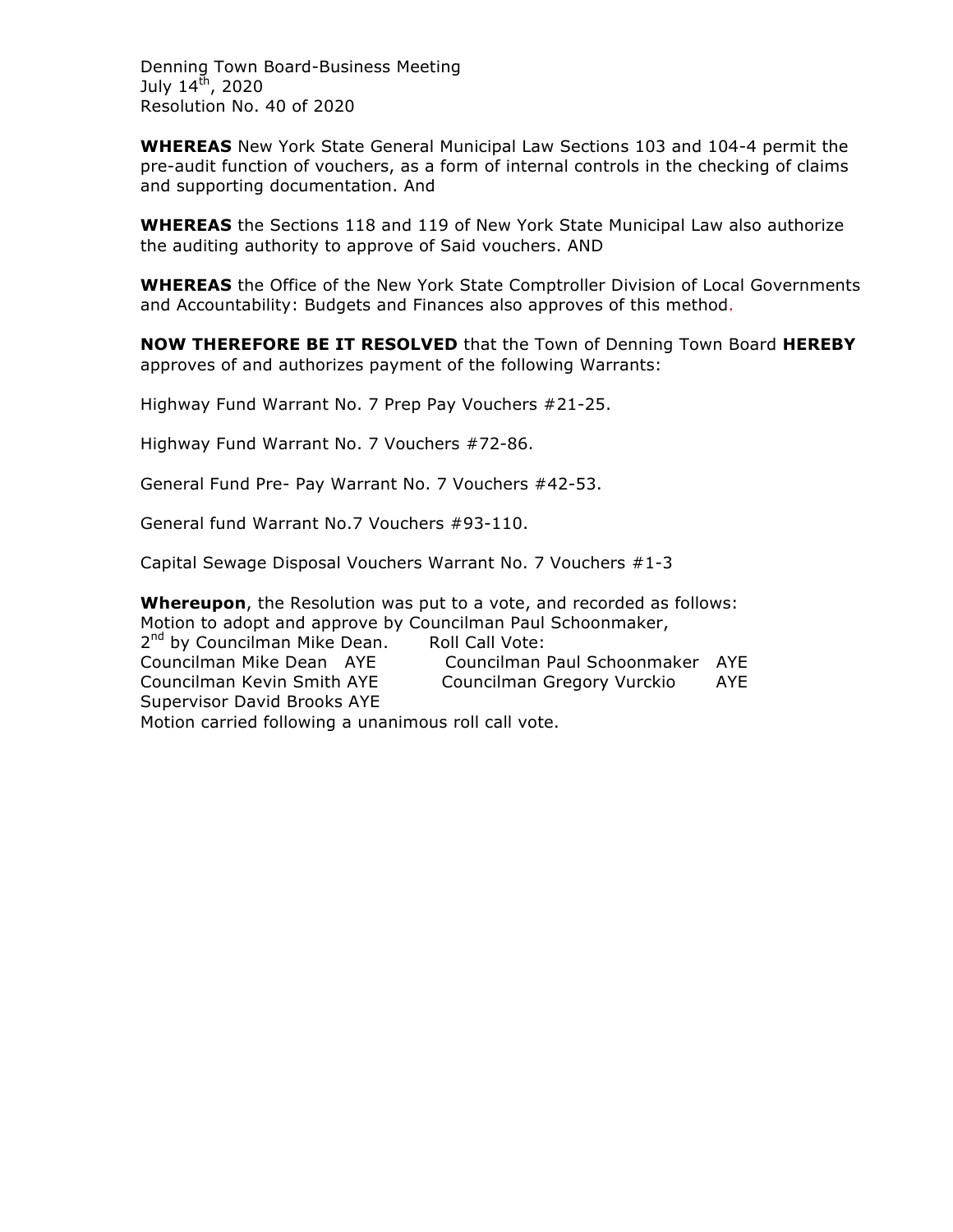Denning Town Board-Business Meeting July  $14^{\text{th}}$ , 2020 Resolution No. 41 of 2020

**WHEREAS** New York State Archives has updated the MU1 Retention Schedule, previously adopted and utilized by the Town of Denning and

**WHEREAS** the Denning Town Clerk, as the Records Management Officer, has requested this resolution, as it is necessary, to maintain order of the Town of Denning records, and to apply for a New York State Archive grant, you must adopt the MU1 Retention Schedule.

**NOW THEREFORE BE IT RESOLVED,** by the Town Board of Town of Denning that *Records Retention and Disposition Schedule MU-1*, issued pursuant to Article 57-A of the Arts & Cultural Affairs Law, and containing legal minimum retention periods for local government records, is hereby adopted for use by all officers in legally disposing of valueless records listed therein.

**FURTHER RESOLVED,** that in accordance with Article 57-A:

(a) only those records will be disposed of that are described in *Records Retention and Disposition Schedule MU-1* after they have met the minimum retention periods described therein;

(b) only those records will be disposed of that do not have sufficient administrative, fiscal, legal, or historical value to merit retention beyond established legal minimum periods.

**Whereupon**, the Resolution was put to a vote, and recorded as follows: Motion to adopt and approve by Councilman Gregory Vurckio,

| 2 <sup>nd</sup> by Councilman Kevin Smith.          | Roll Call Vote:                 |     |
|-----------------------------------------------------|---------------------------------|-----|
| Councilman Mike Dean AYE                            | Councilman Paul Schoonmaker AYE |     |
| Councilman Kevin Smith AYE                          | Councilman Gregory Vurckio      | AYE |
| Supervisor David Brooks AYE                         |                                 |     |
| Motion carried following a unanimous roll call vote |                                 |     |

Motion carried following a unanimous roll call vote.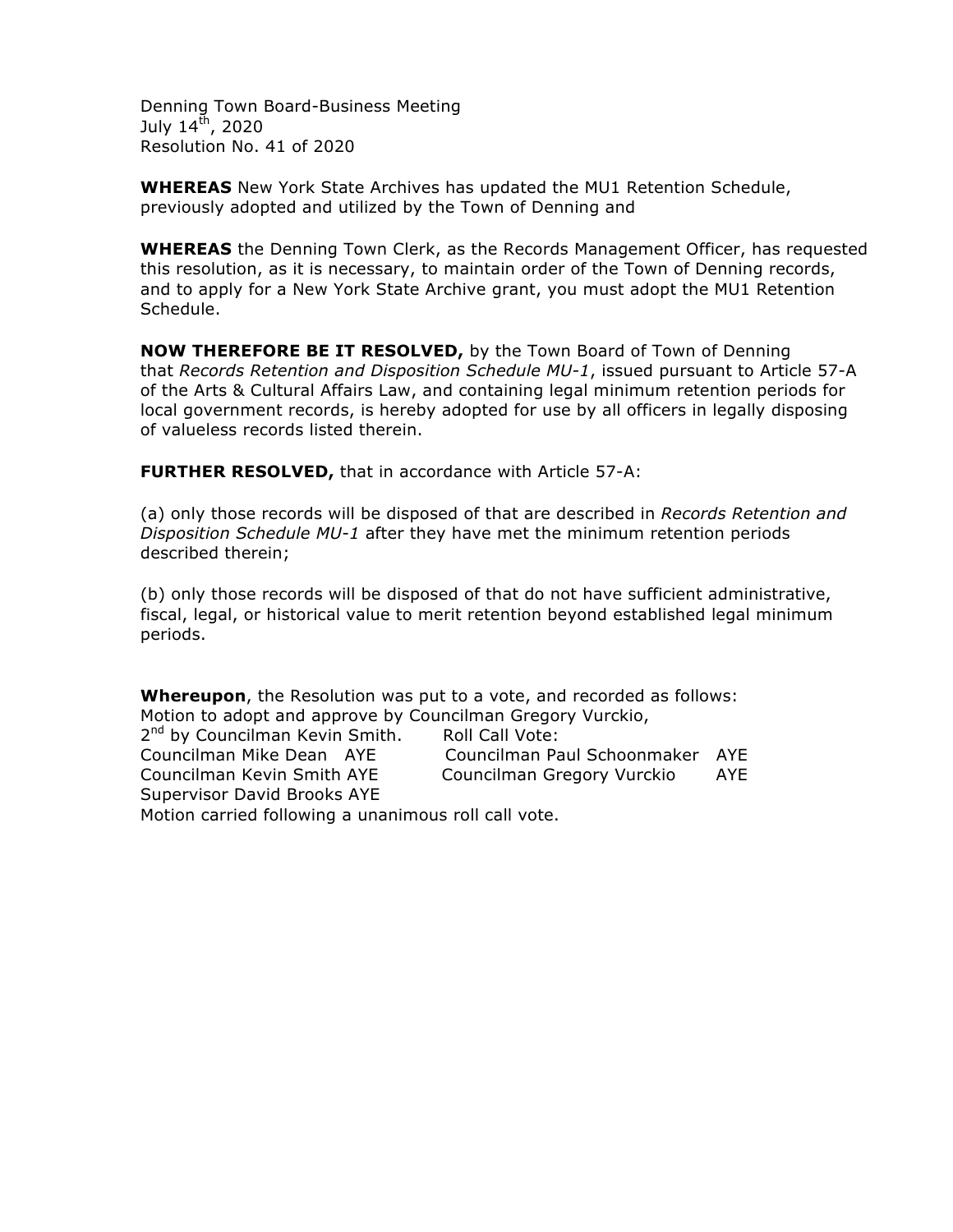Denning Town Board-Business Meeting July  $14^{\text{th}}$ , 2020 Resolution No. 42 of 2020

**WHEREAS** New York State Town Law section § 27 and Public Officers Law § 3 require town officers and those positions "which involve some exercise of independent judgment and cam make decisions that are binding on the town" to be residents of the town. And

**WHEREAS** "towns can use their home rule authority to adopt a local law to expand the residency requirement of appointed officers". And

**WHEREAS** the Town of Denning Town Board desires to be in full compliance of both laws.

**NOW THEREFORE BE IT RESOLVED** that the Town Board of the Town of Denning **HEREBY** sets August 11<sup>th</sup> 2020, providing the meeting is held that day, depending on the Governors Executive Order, as the date for the public hearing for Local Law No. 1 of 2020. Titled: Waiver of Residency Requirement for the Code Enforcement / Zoning Officers/Flood Plan Mgr. scheduled to start prior to the scheduled Town Board / Business meeting at the Denning Town Hall to commence at 6 pm.

**Whereupon**, the Resolution was put to a vote, and recorded as follows: Motion to adopt and approve by Councilman Paul Schoonmaker, 2<sup>nd</sup> by Councilman Mike Dean. Roll Call Vote: Councilman Mike Dean AYE Councilman Paul Schoonmaker AYE Councilman Kevin Smith AYE Councilman Gregory Vurckio AYE Supervisor David Brooks AYE Motion carried following a unanimous roll call vote.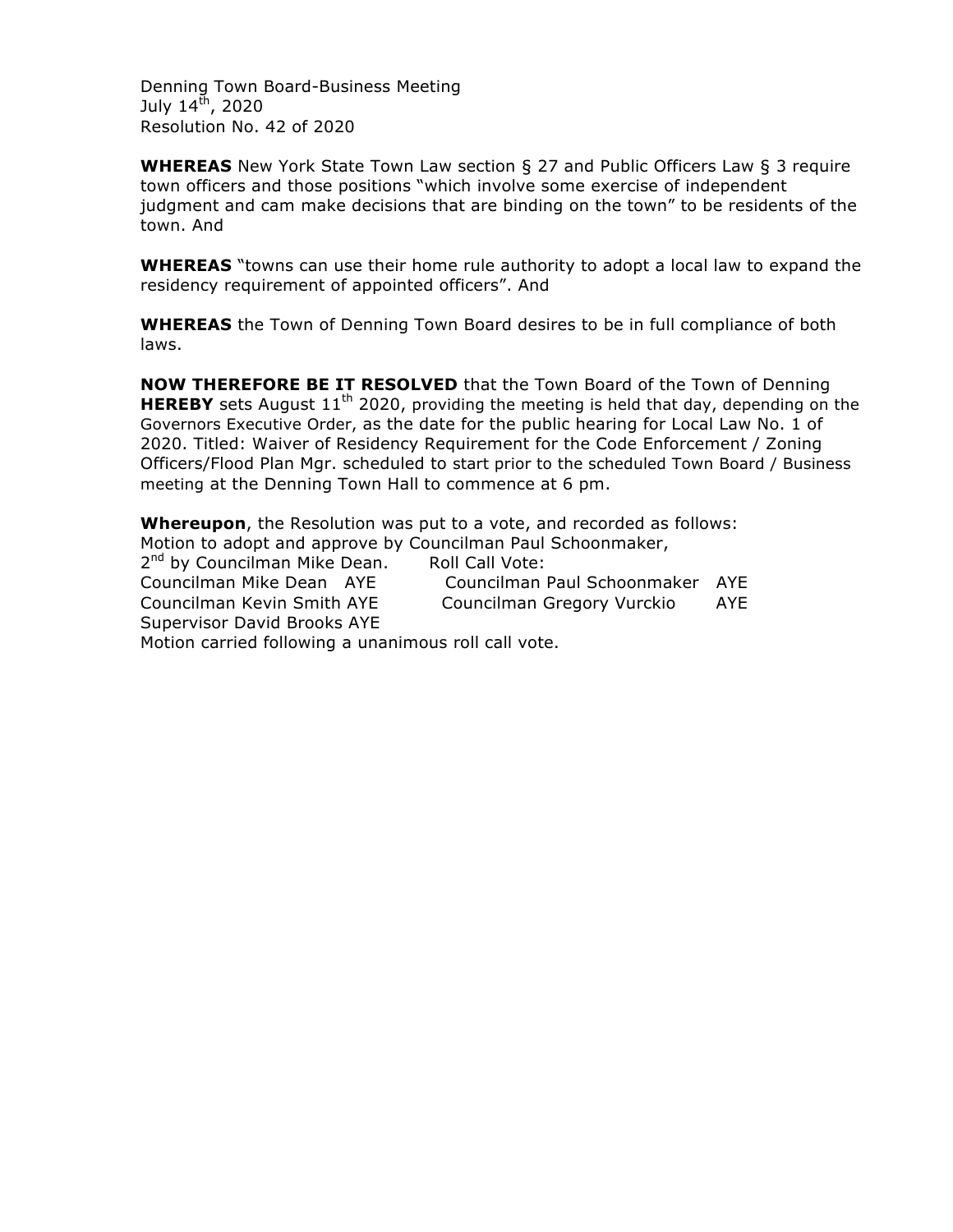Denning Town Board-Business Meeting July  $14^{\text{th}}$ , 2020 Resolution No. 43 of 2020

**WHEREAS** New York State Town Law §64-3 permits local governments to adopt laws concerning the property, affairs or government of the Town, and General Municipal Law 3c allows an override to the tax levy limit. And

**WHEREAS** the Tax Override Law is a budgetary tool authorized and mandated for use by New York State, And

**WHEREAS** the Town of Denning Town Board intends to keep its financial obligations.

**NOW THEREFORE BE IT RESOLVED** that the Town of Denning Town Board **HEREBY** approves Resolution No. 43 of 2020 formally introducing Proposed Local Law No. 2 of 2020, Titled: Tax Levy Limit Override.

**BE IT FURTHER RESOLVED** that a Public Hearing be held on Tuesday, August 11<sup>th</sup>, 2020, providing the meeting is held that day, depending on the Governors Executive Order, prior to the start of the regularly scheduled Town Board / Business meeting at the Denning Town Hall to commence at 6 pm.

**Whereupon**, the Resolution was put to a vote, and recorded as follows: Motion to adopt and approve by Councilman Paul Schoonmaker,

2<sup>nd</sup> by Councilman Kevin Smith. Roll Call Vote: Councilman Kevin Smith AYE Councilman Gregory Vurckio AYE Supervisor David Brooks AYE

Councilman Mike Dean AYE Councilman Paul Schoonmaker AYE

Motion carried following a unanimous roll call vote.